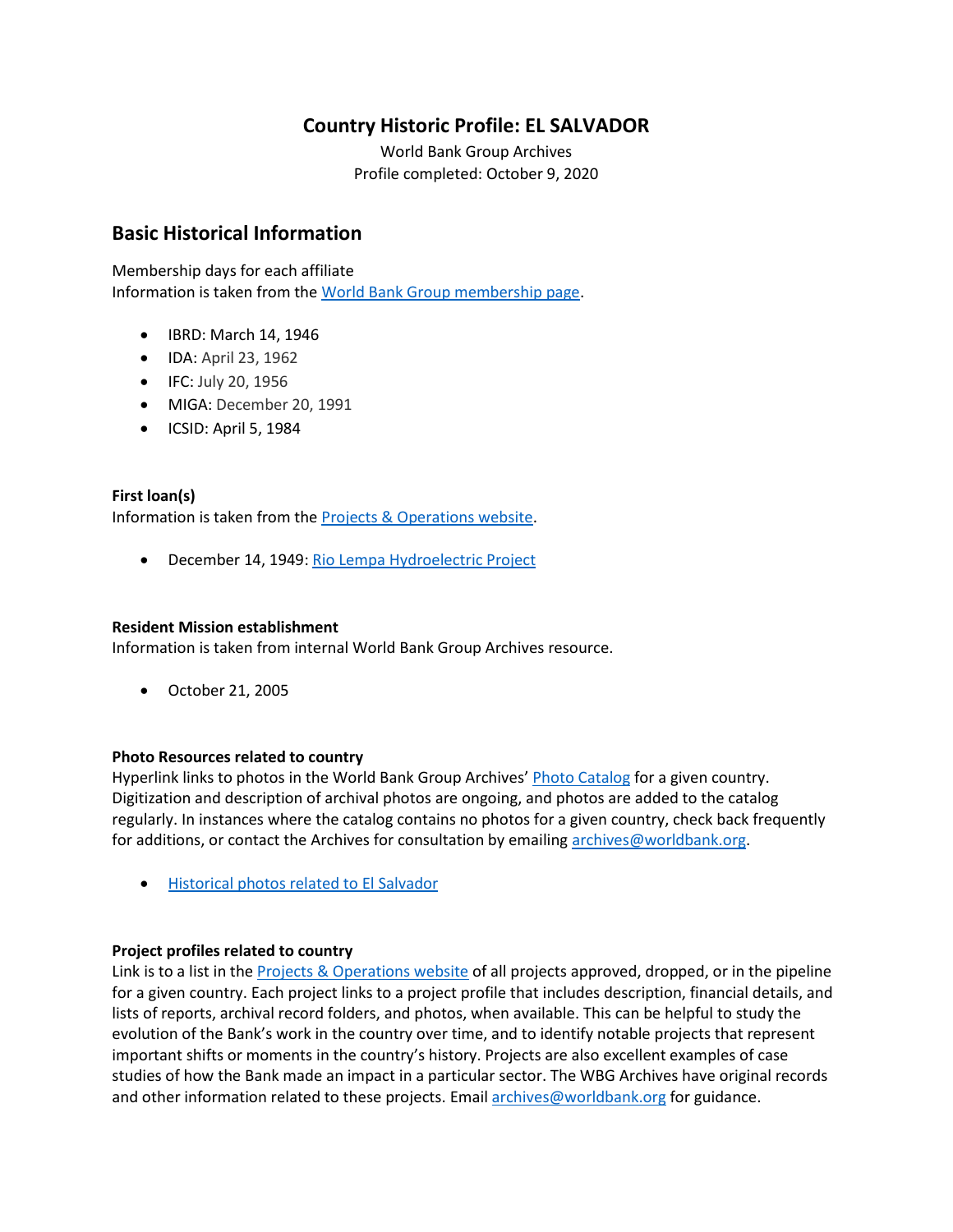• El Salvador [project profiles in Projects & Operations](https://projects.worldbank.org/en/projects-operations/projects-list?countrycode_exact=SV)

#### **Description of operational records in Archives Holdings**

Archival records relating to Bank operations are described according to the ISAD(g) standard and are accessible in our [Archives Holdings catalog.](https://archivesholdings.worldbank.org/) Descriptions include lengthy organizational histories of the regional vice presidency responsible for operations in that region and a description of records created and transferred to the Archives by that vice presidency. The descriptions in the catalog can be helpful to understand the organizational context of Bank work, and to understand more about the content of the records in the Archives.

• [Records of the Latin America and Caribbean Regional Vice Presidency](https://archivesholdings.worldbank.org/records-of-latin-america-and-caribbean-regional-vice-presidency)

## **Chronology events**

Events have been selected from the Archivists' Chronology, an 800+ page resource compiled by Bank Group archivists over the course of the institution's history. Events chosen include important firsts, milestones and other events that evidence the country's development history and/or its relationship with the World Bank Group. The Archivists' Chronology is accessible on [this page.](https://www.worldbank.org/en/about/archives/history/timeline) This list of events can be helpful to determine if you'd like to dig deeper into any moments in the country's history of engagement with the Bank. The WBG Archives may have original records and other information about these events. Email [archives@worldbank.org](mailto:archives@worldbank.org) for guidance.

**IBRD Articles of Agreement Signed by Nicaragua, Panama, and El Salvador**

March 14, 1946

**McCloy to Visit Central America, Including El Salvador**  November 10, 1948

**Bank Mission to El Salvador** May 16, 1949

**First Funding For El Salvador** December 14, 1949

**Director of Marketing Norman M. Tucker Travels to El Salvador** March 6, 1950

**Bank Announces Six Additional Countries Have Acted to Make their Currencies Available for Lending Operations, including El Salvador** May 24, 1950

**International Finance Corporation Charter Comes into Force; Belgium among First to Sign**  July 20, 1956

**IDA Articles of Agreement Signed by El Salvador**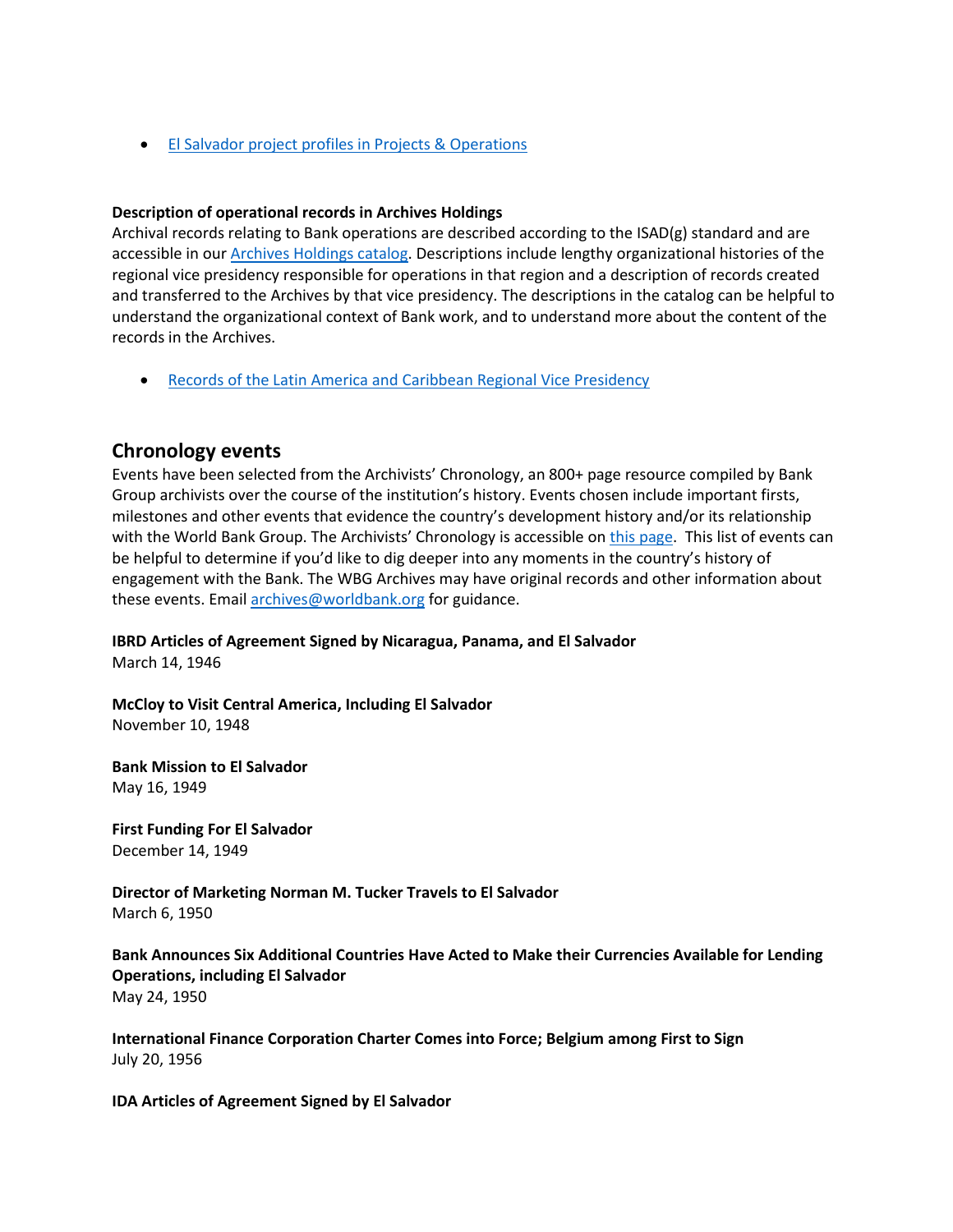April 23, 1962

**Bank Economic Mission to Central America Announced, Includes El Salvador**  April 19, 1966

**Bank Approves First Loan for Geo-Thermal Power in El Salvador**  April 30, 1973

**El Salvador Joins ICSID** April 5, 1984

**MIGA Articles of Agreement Signed by El Salvador** December 20, 1991

**Wolfensohn Pledges Bank Assistance to El Salvador Following Earthquake** January 16, 2001

**World Bank Opens Office in El Salvador** February 2, 2005

## **World Bank Group Timeline Events**

Events are selected from th[e World Bank Group Timeline.](https://timeline.worldbank.org/#event-bretton-woods-conference-begins) The Timeline is an online platform created by the Archives designed to highlight the important events in the Bank Group's history and to illuminate those events through a variety of archival records, photos, video and audio clips, oral history transcripts, reports, and more.

None.

## **Early Country Economic Reports**

Reports have been selected from the [Documents & Reports website,](https://documents.worldbank.org/) a database of publicly available World Bank Group authored reports and publications dating to the opening of the Bank in 1946. Country economic reports that are selected here are, in many cases, some of the earliest economic studies ever published on Bank member countries. Reports discussing the whole economy of a country, rather than individual sectors, are prioritized in this list.

| Report on the economy of the El Salvador                                 | July 8, 1949       |
|--------------------------------------------------------------------------|--------------------|
| El Salvador - Current economic position and prospects                    | October 31, 1954   |
| El Salvador - Current economic situation and prospects                   | January 31, 1958   |
| El Salvador - Current economic situation and prospects                   | April 30, 1959     |
| El Salvador - Current economic position and prospects                    | July 31, 1960      |
| El Salvador - Current economic position and prospects                    | April 30, 1962     |
| El Salvador - Current economic position and prospects                    | September 30, 1964 |
| El Salvador - Economic situation and prospects (Vol. 2): The production, |                    |
| processing and marketing of Argentina beef                               | July 25, 1966      |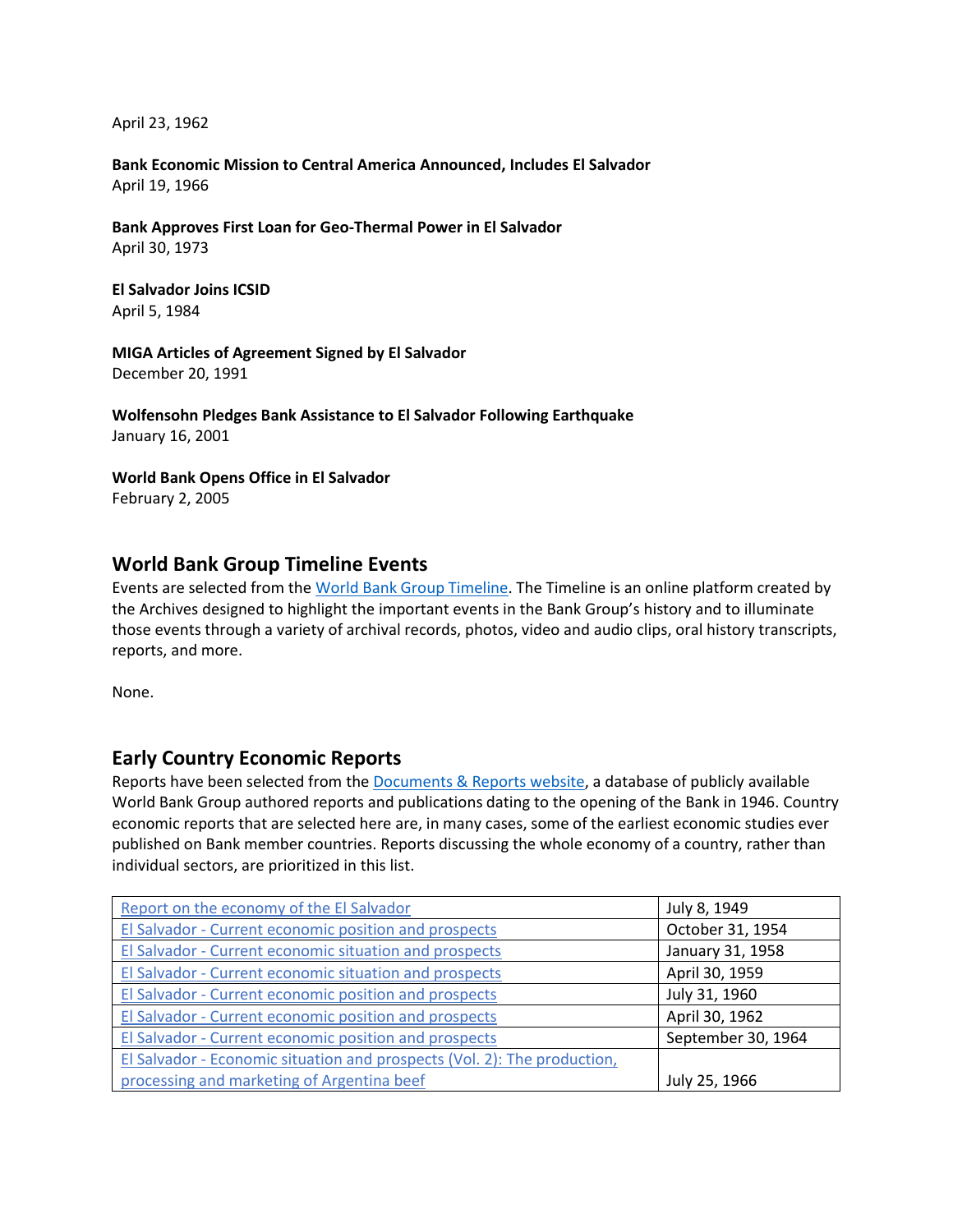| El Salvador - Economic situation and prospects (Vol. 3): Petroleum and  |                    |
|-------------------------------------------------------------------------|--------------------|
| pretrochemicals                                                         | August 12, 1966    |
| El Salvador - Economic situation and prospects: Main report             | August 31, 1966    |
| El Salvador - Current economic position and prospects                   | September 30, 1971 |
| El Salvador - Economic memorandum                                       | May 31, 1974       |
| El Salvador - Economic memorandum                                       | January 31, 1977   |
| El Salvador - Economic memorandum                                       | May 31, 1979       |
| El Salvador - Demographic issues and prospects: a special report        | June 30, 1979      |
| El Salvador - Updating economic memorandum                              | January 31, 1983   |
| El Salvador - Country economic memorandum                               | April 30, 1986     |
| El Salvador - Country economic memorandum                               | August 14, 1989    |
| El Salvador - The challenge of poverty alleviation                      | June 9, 1994       |
| El Salvador - Meeting the challenges of globalization: country economic |                    |
| memorandum and private sector assessment                                | October 13, 1995   |

# **Country Assistance Strategies**

The list is based on a similar list compiled by the World Bank's Secretary's staff. Introduced in 1990 and replaced by the Country Partnership Framework (CPF) in 2014, the CAS is an overview of each borrowing country's current economic situation and contains a discussion of its development challenges, prospects, and project-planning. CASs were often initially published as part of project documents but later on were published as standalone documents.

| <b>Country Strategies Included within Project Documents</b>              |                   |  |
|--------------------------------------------------------------------------|-------------------|--|
| El Salvador - Second Structural Adjustment Loan (SAL) Project            | August 23, 1993   |  |
| <b>Stand-Alone Country Strategies</b>                                    |                   |  |
| El Salvador - Country Assistance Strategy                                | February 19, 1997 |  |
| El Salvador - Country assistance strategy                                | November 2, 2001  |  |
| El Salvador - Country assistance strategy                                | April 20, 2005    |  |
| El Salvador - Country assistance strategy progress report                | February 1, 2008  |  |
| El Salvador - Country partnership strategy                               | October 29, 2009  |  |
| El Salvador - Country Partnership Strategy Progress Report               | June 24, 2011     |  |
|                                                                          |                   |  |
| El Salvador - Country partnership framework for the period FY2016-FY2019 | May 26, 2015      |  |
| El Salvador - Performance and learning review of the country partnership |                   |  |
| framework for the period FY2016-2019                                     | November 10, 2017 |  |

# **Staff Newsletters**

Resources have been selected from the World Bank Group's [Documents & Reports website.](https://documents.worldbank.org/) The World Bank has produced a staff newsletter since 1947. The publication changed its name twice: from International Bank Notes to Bank Notes in 1971 and then to Bank's World in 1982. The newsletter moved online in 2000 and physical publication ceased. In addition to offering news relating to Bank operations and country development, the newsletters were intended to foster a sense of community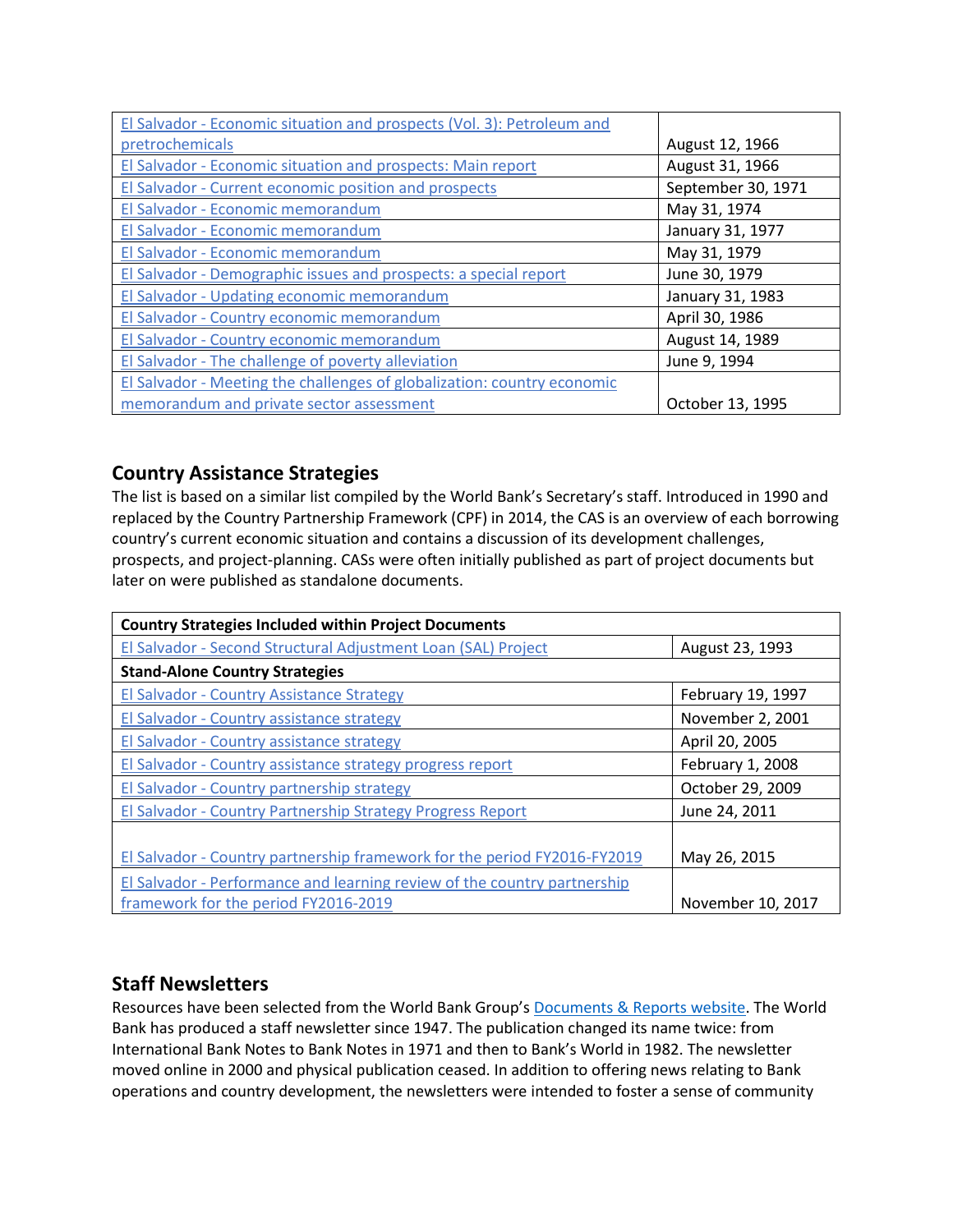among staff by highlighting social events, marriages and births, the arrival of new staff, recreational events, favorite cooking recipes submitted by staff, and features on different aspects of staff's home country and culture.

| International Bank Notes -- Vol. 5, Iss. 7  | June 25, 1951    | "Not By Loans Alone"                |
|---------------------------------------------|------------------|-------------------------------------|
| International Bank Notes -- Vol. 5, Iss. 8  | August 1, 1951   | "The Development of El Salvador"    |
|                                             |                  | No title - "Photo - Lempa River dam |
| International Bank Notes -- Vol. 8, Iss. 3  | March 1, 1954    | and power station"                  |
| International Bank Notes -- Vol. 21, Iss. 2 | February 1, 1967 | "Power in El Salvador"              |
| <b>Bank Notes</b>                           | March 1, 1981    | "Providing housing for the poor:    |
|                                             |                  | self-help methods work best"        |
| Bank's World -- Vol. 6, Iss. 11             | November 1, 1987 | "The Reconstruction of San          |
|                                             |                  | Salvador"                           |
| Bank's World -- Vol. 1, Iss. 10             | July 21, 1997    | "Bank aids El Salvador's democracy" |

# **Oral histories**

Oral histories are selected from the World Bank Group Archives' [Oral History website.](https://oralhistory.worldbank.org/) The site contains transcripts of oral history interviews with departed staff and, in lesser number, Executive Directors and other individuals affiliated with or impacted by the World Bank Group. Interviews were conducted as part of an ongoing effort by the Archives to collect the personal stories and reflections of Bank Group staff. A portion of the interviews was conducted as research for publications. Each transcript provides a valuable first-person account of Bank activities and decision-making from the very beginning of its operations.

| Ana-Maria Arriagada | December 11, 2007 |
|---------------------|-------------------|
|---------------------|-------------------|

## **Online exhibits**

Online exhibits are authored by the World Bank Group staff and are accessible on both the Archives' [external site](https://www.worldbank.org/en/about/archives/history/exhibits) and as a [series of older exhibits](https://documents.worldbank.org/en/publication/documents-reports/documentlist?colti=World%20Bank%20Group%20Archives%20exhibit%20series) in the Documents & Reports website. Exhibits focus on notable personalities and accomplishments in the Bank Group's history.

None.

## **Executive Directors**

The list is based on the World Bank Group [Board of Directors website.](https://worldbankgroup.sharepoint.com/sites/wbsites/ExecutiveBoard/Pages/pc/About-the-Boards-05222019-155532/List-of-Executi-05222019-155839.aspx) The country following the name of each ED indicates their nationality.

| MACHADO, Luis (Cuba)       | May 7, 1946       | October 31, 1948 |
|----------------------------|-------------------|------------------|
| TORO, Emilio, (Colombia)   | November 15, 1948 | October 31, 1950 |
| DIEZ, Manuel Jose (Panama) | November 1, 1950  | October 31, 1952 |
| MACHADO, Luis (Cuba)       | November 1, 1952  | October 31, 1956 |
| MACHADO, Luis (Cuba)       | November 1, 1956  | October 31, 1958 |
| MACHADO, Luis (Cuba)       | November 1, 1958  | October 31, 1962 |